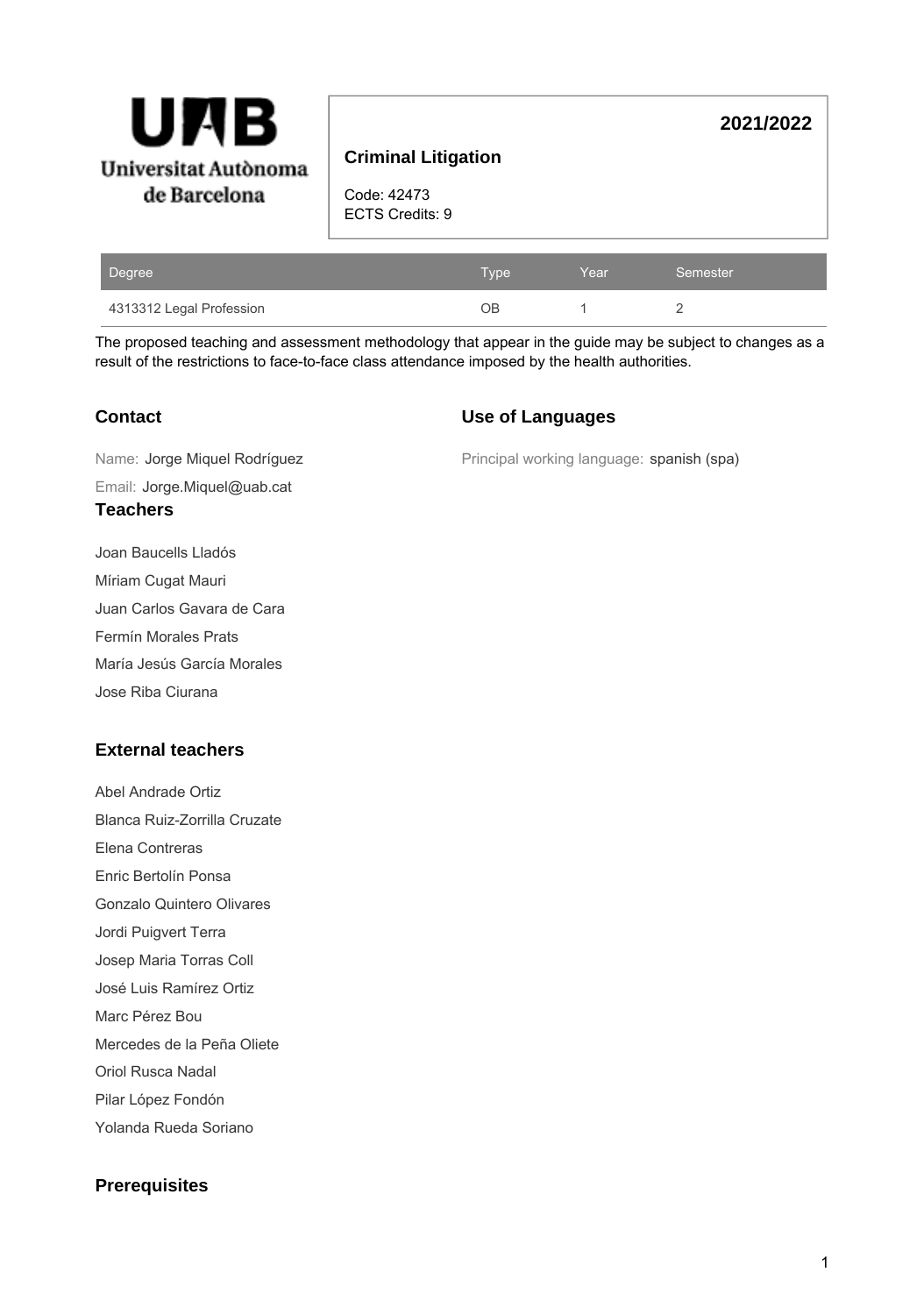No special requirements, except to have a basic knowledge of Criminal and Procedural Law.

# **Objectives and Contextualisation**

To gain specific skills on the subject matter of special interest for the legal practice.

# **Competences**

- Choose the correct strategy for defending clients' rights, while keeping in mind the particular demands of each area within professional practice.
- Communicate and justify conclusions clearly and unambiguously to both specialist and non-specialist audiences.
- Integrate knowledge and use it to make judgements in complex situations, with incomplete information, while keeping in mind social and ethical responsibilities.
- Know the techniques for ascertaining the facts in different types of procedure, especially the production of documents, examination and expert evidence.
- Present facts and their corresponding legal implications orally and in writing, in a way that is appropriate to the context and the addressees and, where necessary, to the established procedures.
- Put into practice the specialist academic knowledge acquired on the degree programme in order to avoid damage, risk or conflict with respect to clients' interests or regarding professional practice before the courts and other authorities and when offering consultancy services.

# **Learning Outcomes**

- 1. Communicate and justify conclusions clearly and unambiguously to both specialist and non-specialist audiences.
- 2. Draft statements of accusation and defence at the intermediate stage of criminal proceedings.
- 3. Draft the various types of appeals against rulings by examining magistrates.
- 4. Integrate knowledge and use it to make judgements in complex situations, with incomplete information, while keeping in mind social and ethical responsibilities.
- 5. Know the techniques for defending clients before the police or examining magistrates.
- 6. Know the techniques of examination.
- 7. Know the various types of briefs that can be submitted in examining magistrates' courts.
- 8. Learn factual assessment techniques in the corresponding area of criminal law. Handle case law.
- 9. Locate, analyse and assess the legislation, case law and scientific doctrine applicable to the case.
- 10. Present facts and their corresponding legal implications orally and in writing, in a way that is appropriate to the context and the addressees and, where necessary, to the established procedures.
- 11. Propose the making of inquiries and gathering of evidence in the trial.

#### **Content**

#### **I. EFFECTIVE JUDICIAL PROTECTION**

Maria Jesús García Morales

# **II. GENERAL PRINCIPLES AND CONCEPTS ON CRIMINAL LAW**

Fermín Morales Prats

#### III. INTRODUCTION TO CRIMINAL PROCEDURAL LAW

Oriol Rusca Nadal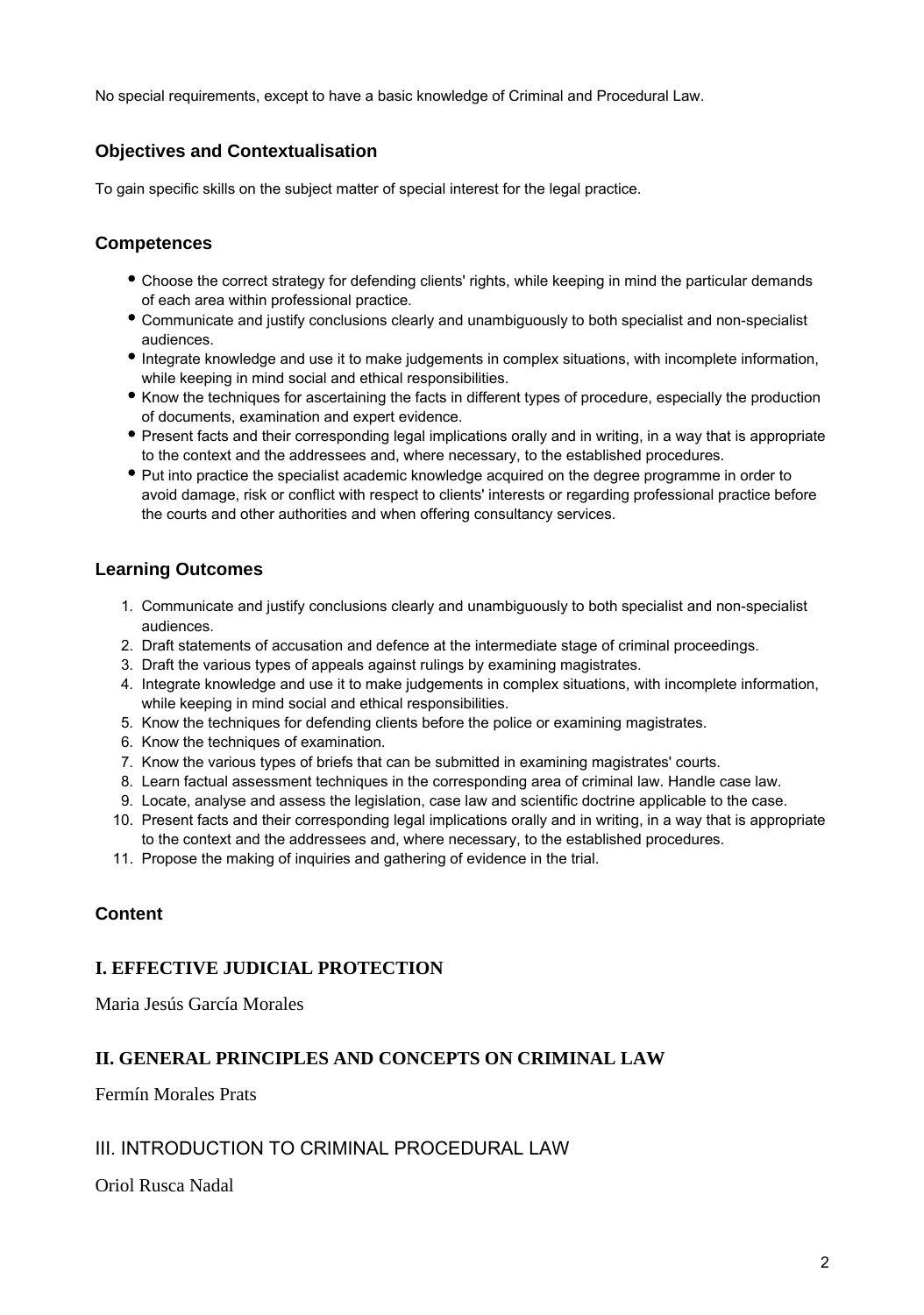## **IV. INITIATION OF CRIMINAL PROCEEDING AND INVESTIGATION OF THE CRIMINAL OFFENCE**

Marc Pérez Bou

# **V. PRECAUTIONARY MEASURES**

Yolanda Rueda Soriano

# VI. CONSTITUTIONAL PROTECTIONS DURING THE INVESTIGATION OF THE CRIMINAL OFFENCE

Juan Carlos Gavara de Cara

### **VII. THE INTERMEDIATE PHASE OF THE PROCEDURE**

José Luis Ramírez Ortiz

VIII. ORAL TRIAL (I): PRELIMINARY DEFENCES

Enric Bertolín Ponsa

### **IX. ORAL TRIAL (II): THE BURDEN OF PROOF AND EVALUATION OF THE EVIDENCE**

Pilar López Fondón

# **X. ORAL TRIAL (III): FINAL REPORT AND JUDGEMENT**

Jordi Puigvert Terra

# **XI. COURT'S DECISIONS AND JUDICIAL REMEDIES**

Josep Maria Torras Coll

#### **XII. CASSATION APPEAL**

Mercedes de la Peña Oliete

### XIII. ANNULMENT OF THE PROCEEDINGS AND "AMPARO" TO THE CONSTITUTIONAL COURT

Abel Andrade Ortiz

#### **XIV. EXECUTION OF SENTENCE AND PAROLE**

Blanca Ruiz-Zorrilla Cruzate

XV. SPEEDY TRIALS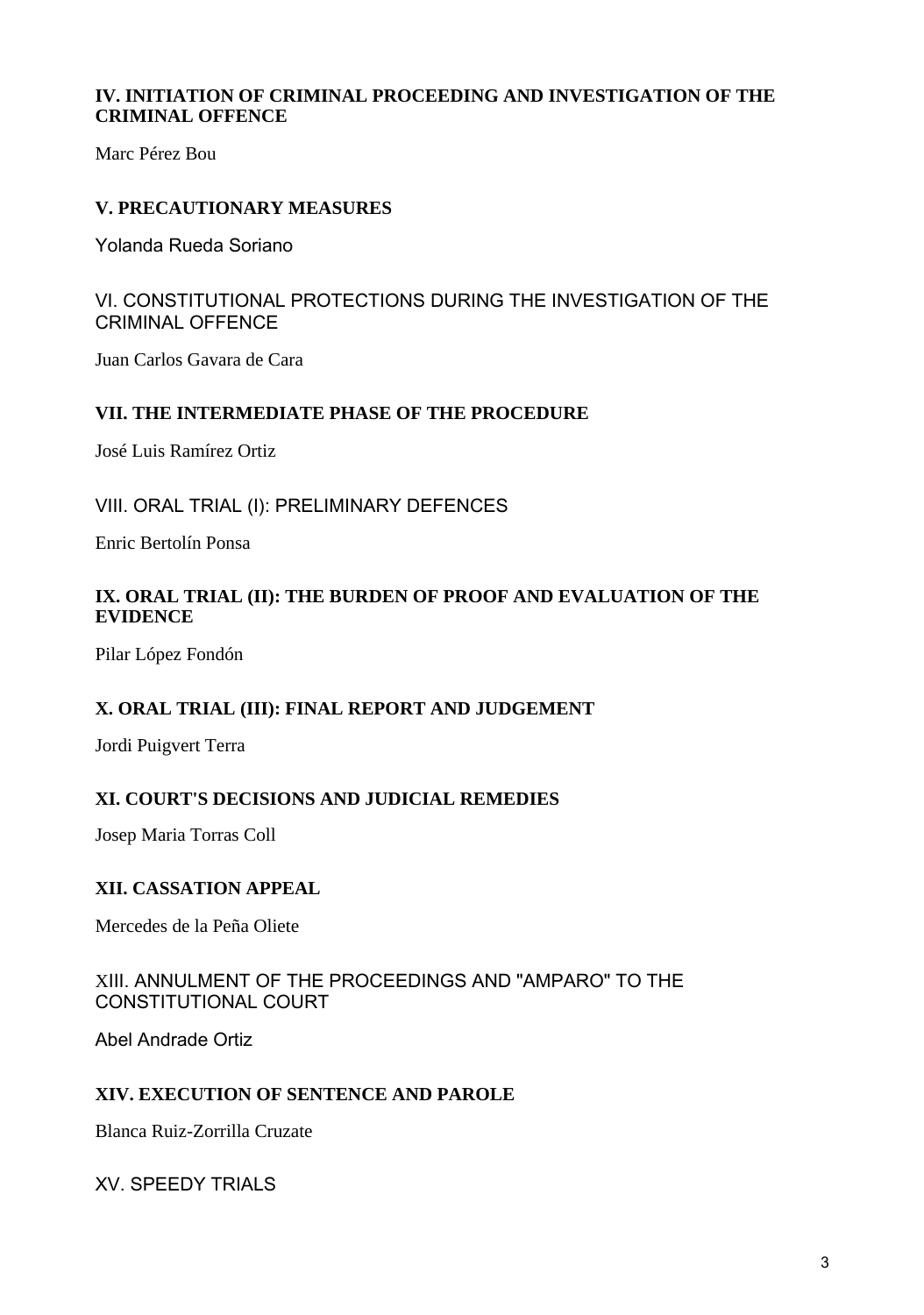Jordi Puigvert Terra

### **XVI. PROCEDURE AGAINST MINOR OFFENCES**

Jordi Puigvert Terra

### **XVII. THE JURY**

Elena Contreras

### XVIII. CIVIL LIABILITY AND CONFISCATION OF GOODS

Gonzalo Quintero Olivares

#### **XIX. RESPONSABILITY AND CRIMINAL PROCEEDINGS OF MINORS.**

Josep Riba Ciurana

#### **Methodology**

The teaching method combines theory and practice.

Annotation: Within the schedule set by the centre or degree programme, 15 minutes of one class will be reserved for students to evaluate their lecturers and their courses or modules through questionnaires.

#### **Activities**

| <b>Title</b>               | <b>Hours</b> | <b>ECTS</b> | <b>Learning Outcomes</b>       |
|----------------------------|--------------|-------------|--------------------------------|
| Type: Directed             |              |             |                                |
| Case studies               | 19           | 0.76        | 8, 3, 6, 9, 11, 4, 1, 2, 5, 10 |
| theoretical lessons        | 38           | 1.52        | 8, 3, 6, 7, 9, 4               |
| Type: Supervised           |              |             |                                |
| evaluation of case studies | 12           | 0.48        | 3, 9, 11, 4, 1, 2, 5, 10       |
| Type: Autonomous           |              |             |                                |
| Readings                   | 106          | 4.24        | 8, 9, 4, 2, 10                 |
| exam preparation           | 32           | 1.28        | 8, 9, 4, 10                    |

#### **Assessment**

The teacher will value theoretical knowledge (50%) and practical skills (50%), according to the instructions that will be presented to the student at the beginning of the course.

The student has the possibility of a second retake opportunity of the exam on theoretical contents.